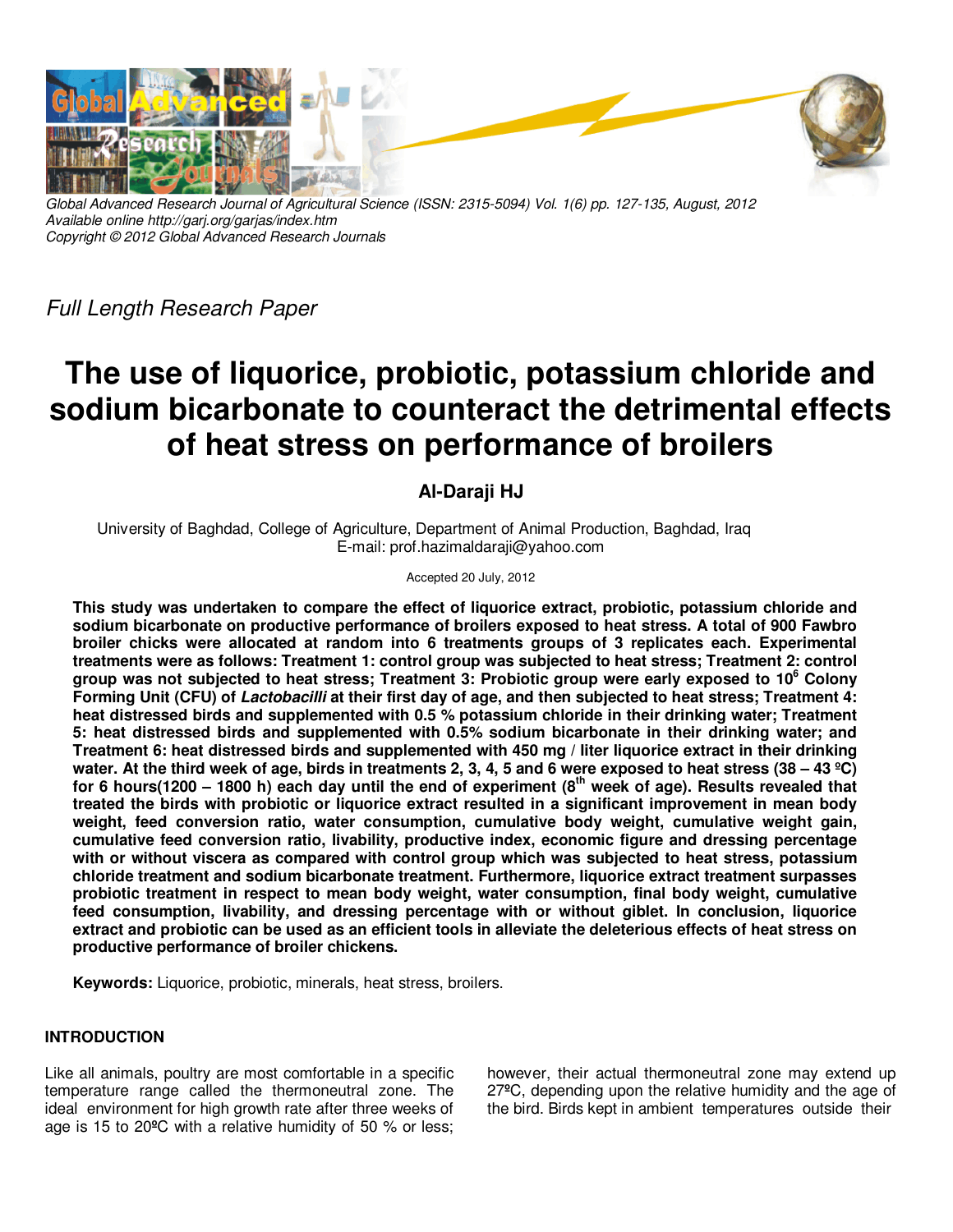thermoneutral zone have poorer productive efficiency (Ferket 1992).

Heat stress causes a decrease in plasma sodium and increase in plasma chloride. An alteration in sodium: chloride ratio resulted in blood alkalosis which also has a detrimental effect on productive performance (Simmons et al., 1989). Al-Daraji et al. (2003) concluded that supplementation of sodium bicarbonate and potassium chloride to drinking water had a positive role of relieve the effect of heat stress on broilers as indicated by positive changes in physiological traits. In another study (Smith and Teeter 1987), the effect of heat stress on growth and feed efficiency was partially alleviated by potassium chloride supplementation to drinking water. Naji et al. (2004) showed that early microbial exposure of broilers by *Lactobacilli* resulted in a significant improvement in body weight and feed conversion and significant decrease in mortality rate compared with the addition of salts or vinegar to drinking water. Al-Daraji et al. (2005) reported that early microbial exposure of heat stressed broiler to *Lactobacilli* or adding sodium bicarbonate and potassium chloride salts into the drinking water resulted in a significant improvement in all blood and plasma parameters compared with control group. However, *Lactobacilli* treatment surpasses the treatments of salts with regard to all hematological traits included in their study.

Liquorice is a group of plant that has a marked effect upon the endocrine system. The glucosides present have a structure that is similar to the natural steroids of the body. They explain the beneficial action that liquorice has in the treatment of adrenal gland problems such as Addison's disease (Kerstens and Dullaart 1999). Bernardi et al. (Bernardi et al., 1994) stated that liquorice root contains glycyrrhizin, 50 times sweeter than sucrose, which encourages the production of hormones such as hydrocortisone. This help to explain its anti – stress and anti – inflammatory action and also its role in stimulating the adrenal cortex after steroid therapy. Kageyama et al. (1994) found that glycyrrhizic acid caused a similar mineralcorticoid effect on reversing stress induced hypotension. It stimulates the adrenal gland and helps the body cope with stress (Kato et al., 1995). Other studies have shown that glycyrrhizin has a similar chemical structure to corticosteroids released by the adrenals and stimulates the excretion of hormones by the adrenal cortex; therefore it is a possible drug to prolong the action of cortisone (Schambelan 1994). Baker (1994) reported that glycyrrhetinic acid, the steroid like constituent of glycyrrhizic acid, inhibits an enzyme responsible for inactivating cortisol in the kidney. The treatment with liquorice essentially extends the lifetime of cortisol and hence reinforces the resistance of body to strss. Both liquoriceextract and glycyrrhtinic acid are shown to have desoxycorticosterone and ACTH – like effects, though with less toxicity than cortisone, encouraging its uses as an anti – stress agent (Farese et al., 1990).

The aim of this study was to evaluate the probable role of liquorice extract in counteracting the detriments of heat stress and make a comparison for this herb with certain materials (probiotic, potassium chloride and sodium bicarbonate) which have previously proved as good tools to alleviate the harmful effect of heat stress on productive performance of broiler chickens.

### **MATERIALS AND METHODS**

study was conducted to determine the effect of liquorice extract, probiotic, potassium chloride and sodium bicarbonate on productive performance of broilers during heat stress. A total of 900 Fawbro broiler chicks, one day old were used. Birds were fed a starter diet (22.7 % crude protein and 3067.4 Kcal ME / Kg of diet) during the first 3 weeks of age and finisher diet (20.6 % crude protein and 2922 Kcal ME / Kg of diet) until the termination of the experiment (8 weeks of age). Chicks were allocated at random into 6 treatments groups of 3 replicates per group; each replicate constitutes 50 chicks (150 chicks per each treatment). Experimental treatments were as follows: Treatment 1: Control group which were subjected to heat stress (38 - 43 ˚C for 6 hours); Treatment 2: Control group which were not subjected to heat stress; Treatment 3: Probiotic group which were early exposed to  $10^6$  Colony Forming Unit (CFU) of *Lactobacilli* at their first day of age, and then subjected to acute heat stress. The isolates of *Lactobacilli* bacteria were taken from crops of broilers and then activated by infusion it in the MRS (De Man Rogosa and Sharp) broth at 37ºC. After 24 h these media were mixed with tap water which contains 20 % skim milk. This probiotic product was sprayed on the chicks at the first day of age by allocate 0.2 ml per each chick. This amount of probiotic was determined to contain 10<sup>6</sup> colony units of bacteria per chick (Al-Daraji et al., 2005); Treatment 4: Heat – distressed birds and supplemented with 0.5 % potassium chloride in their drinking water; Treatment 5: Heat – distressed birds and supplemented with 0.5 % sodium bicarbonate in their drinking water; Treatment 6: Heat – distressed birds and supplemented with 450 mg / liter liquorice extract in their drinking water.

At the third week of age, birds in treatments 2, 3, 4, 5 and 6 were exposed to heat stress  $(38 - 43 \degree C)$  for 6 hours daily (1200 h – 1800h) until the end of experiment (8<sup>th</sup> week of age). Gaseous brooders were used as a source of heat exposure in the experimental house. On the other hand, the supplementation of potassium chloride, sodium bicarbonate and liquorice extract to the drinking water of birds were started at the third week of age and continued until 56 d. of age.

Productive characteristics included in this study were: body weight (BW), weight gain (WG), feed consumption (FC), feed conversion ratio (FCR), water consumption (WC) and mortality (M) rate. However, Productive Index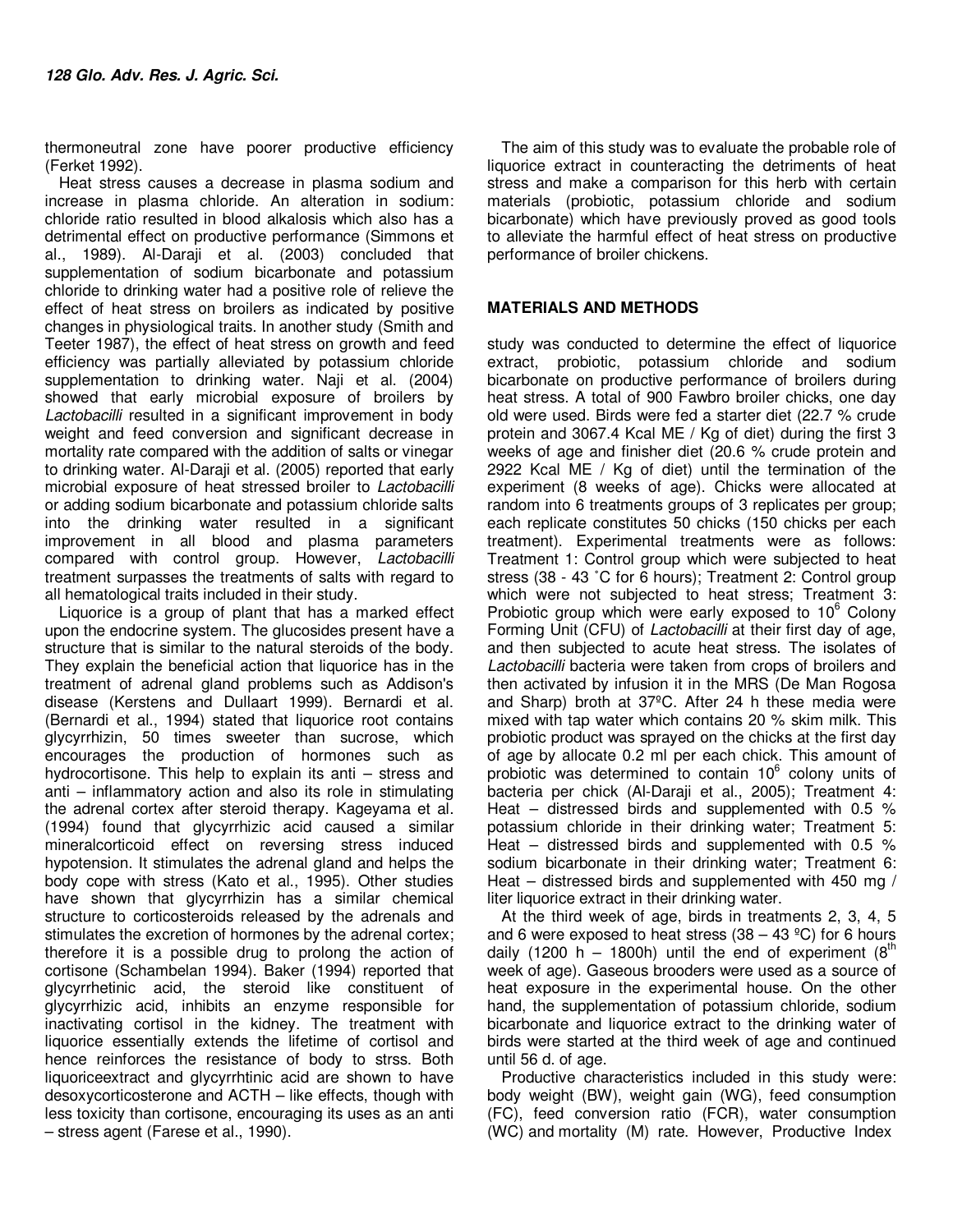| Treatments<br>Age (weeks) | Control                   | Control + heat<br>stress  | Liquorice<br>extract      | Probiotic                | Potassium<br>chloride     | Sodium<br>bicarbonate   |
|---------------------------|---------------------------|---------------------------|---------------------------|--------------------------|---------------------------|-------------------------|
| 4                         | D<br>538.42<br>$\pm$      | B<br>567.40<br>±.         | A<br>581.78<br>Ŧ          | B<br>563.65<br>土         | C<br>$553.67 \pm 32.88$   | C<br>$546.69 \pm 33.16$ |
|                           | 35.43                     | 34.09                     | 30.82                     | 36.40                    |                           |                         |
| 5                         | E.                        | B                         | A                         | B                        | C                         | D                       |
|                           | 732.53<br>土<br>38.39      | 778.47<br>$\pm$<br>36.40  | 794.10<br>$\pm$<br>38.91  | 771.96<br>土<br>40.11     | $761.58 \pm 34.18$        | 747.82 ± 37.52          |
| 6                         | E.                        | <sub>B</sub>              | A                         | <sub>B</sub>             | C                         | D                       |
|                           | 933.46<br>$\pm$<br>51.19  | 996.91<br>$\pm$<br>50.12  | 1014.17<br>$\pm$<br>47.47 | 993.34<br>$\pm$<br>49.42 | $978.82 \pm 44.03$        | $963.17 \pm 45.85$      |
| $\overline{7}$            | E.                        | B                         | A                         | B                        | C                         | D                       |
|                           | 1154.92<br>$+$<br>59.87   | 1235.19<br>$\pm$<br>55.14 | 1251.26<br>$\pm$<br>56.40 | 1230.86<br>土<br>60.32    | 1206.88<br>$\pm$<br>54.07 | 1186.26<br>土<br>57.47   |
| 8                         | Е                         | B                         | A                         | B                        | C                         | D                       |
|                           | 1415.04<br>$\pm$<br>72.81 | 1506.81<br>$\pm$<br>67.53 | 1522.53<br>$\pm$<br>64.33 | 1501.39<br>土<br>70.80    | 1478.30<br>$\pm$<br>65.20 | 1454.56<br>Ŧ<br>69.64   |

**Table 1.** The effect of liquorice extract, probiotic, potassium chloride and sodium bicarbonate on mean body weight (g) of broilers exposed to heat stress.

 $*$  Values in a raw with different superscripts differ significantly ( $P < 0.05$ ).

(PI) and Economic Figure (EF) were also determined. At the end of experiment, 18 birds from each treatment (6 birds per each replicate) were sacrificed to determine dressing percentage with giblet (DPG) or without giblet (DPWV), and weights of visceral organs, *viz*. liver (L), heart (H), gizzard (G), and spleen (S) in addition to abdominal fat (AFT). Results were evaluated by analysis of variance. Differences between treatments means were analyzed by Duncan's multiple range test, using the ANOVA procedure in Statistical Analysis System (SAS 1996).

#### **RESULTS**

Results of this study evinced a highly significant ( $p < 0.01$ ) increase in mean BW during the whole experimental period (4 – 8 weeks of age) in birds receiving liquorice extract in their drinking water as compared to all other treatments (Table 1). Results also revealed that probiotic treatment surpasses other treatments (control which was subjected to heat stress, potassium chloride treatment and sodium bicarbonate treatment) as concerns this trait, while there were no significant differences between probiotic treatment and control group which was not subjected to heat stress).

Compared with control group, the addition of probiotic, potassium chloride) or liquorice extract resulted in a significant ( $p < 0.05$ ) improvement in WG during all weeks of the experiment, while sodium bicarbonate treatment was superior to control group which was subjected to heat stress just during 4, 5, and 6 weeks of experiment (Table

2). However, there were no significant differences between liquorice extract

treatment and control group which was not subjected to heat stress during all weeks of experiment, whereas there were no significant differences between probiotic treatment and control group which was not subjected to heat stress only during the  $6<sup>th</sup>$ ,  $7<sup>th</sup>$  and  $8<sup>th</sup>$  weeks of age regarding WG (Table 2). Besides, there were no significant differences between all treatments groups involved in the present study with relation to FC (Table 3).

Results denoted that the addition of liquorice extract results in a significant ( $p < 0.05$ ) improvement in FCR during  $4^{\text{th}}$ ,  $5^{\text{th}}$ ,  $6^{\text{th}}$  and  $7^{\text{th}}$  weeks of age in comparison with control which was subjected to heat stress, potassium chloride treatment and sodium bicarbonate treatment (Table 4). Furthermore, there were no significant differences between liquorice treatment, probiotic and control group which was not subjected to heat stress during  $5^{th}$ ,  $6^{th}$ ,  $7^{th}$  and  $8^{th}$  weeks of age as regards this characteristic. Moreover, there were no significant differences between all treatment groups during the  $8<sup>th</sup>$ week of age in relation to FCR (Table 4).

Results of this study also manifested that liquorice extract treatment recorded the highest values of WC followed by the results of probiotic group, whereas the lowest values where noticed with control group which was not subjected to heat stress (Table 5).

Data in Table 6 revealed that probiotic and liquorice treatments transcend other treatments groups (control which was subjected to heat stress, potassium chloride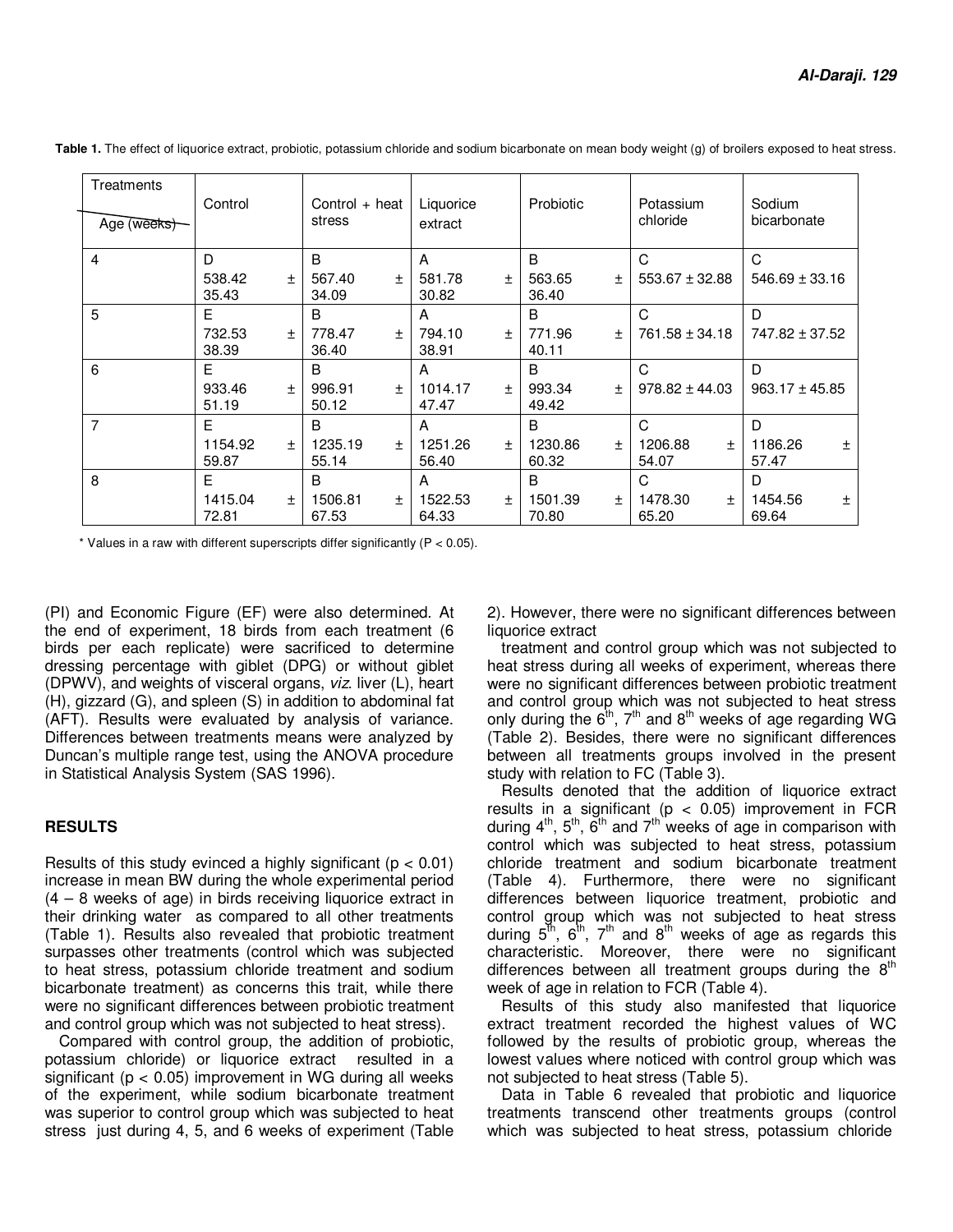| Treatments<br>Age (weeks) | Control              |       | Control<br>heat stress | $+$   | Liquorice<br>extract |           | Probiotic                       |   | Potassium<br>chloride           |       | Sodium<br>bicarbonate           |       |
|---------------------------|----------------------|-------|------------------------|-------|----------------------|-----------|---------------------------------|---|---------------------------------|-------|---------------------------------|-------|
| $\overline{4}$            | C<br>170.28<br>17.75 | $\pm$ | A<br>185.69<br>15.33   | $\pm$ | A<br>187.47<br>16.06 | $\ddot{}$ | <sub>B</sub><br>180.65<br>18.04 | Ŧ | <sub>B</sub><br>179.13<br>16.91 | $\pm$ | <sub>B</sub><br>177.29<br>17.75 | $\pm$ |
| 5                         | C<br>194.11<br>18.73 | $\pm$ | A<br>211.07<br>16.68   | 土     | A<br>212.32<br>17.20 | $\ddot{}$ | B<br>208.31<br>19.07            | 土 | B<br>207.91<br>17.0             | $\pm$ | B<br>201.13<br>18.47            | $\pm$ |
| 6                         | B<br>200.93<br>22.07 | $\pm$ | A<br>218.44<br>19.74   | 土     | A<br>220.07<br>20.25 | $\ddot{}$ | A<br>221.38<br>19.15            | 土 | A<br>217.24<br>19.01            | 土     | A<br>216.0<br>18.44             | Ŧ     |
| $\overline{7}$            | C<br>221.46<br>26.09 | $\pm$ | A<br>238.28<br>24.36   | $\pm$ | A<br>237.09<br>23.18 | $\ddot{}$ | A<br>237.52<br>23.25            | 土 | B<br>228.06<br>25.17            | $\pm$ | <b>BC</b><br>223.09<br>24.0     | $\pm$ |
| 8                         | B<br>260.12<br>28.85 | 土     | A<br>271.62<br>27.76   | 土     | A<br>272.27<br>27.14 | $\ddot{}$ | A<br>270.53<br>28.03            | V | A<br>271.42<br>26.19            | $\pm$ | B<br>268.30<br>26.49            | Ŧ     |

**Table 2.** The effect of liquorice extract, probiotic, potassium chloride and sodium bicarbonate on weight gain (g) of broilers exposed to heat stress.

\* Values in a raw with different superscripts differ significantly (P < 0.05).

|         | Table 3. The effect of liquorice extract, probiotic, potassium chloride and sodium bicarbonate on daily feed consumption (g) of broilers exposed to heat |  |
|---------|----------------------------------------------------------------------------------------------------------------------------------------------------------|--|
| stress. |                                                                                                                                                          |  |

| Treatments<br>Age (weeks) | Control           | Control + heat<br>stress | Liquorice<br>extract | Probiotic         | Potassium<br>chloride | Sodium<br>bicarbonate |
|---------------------------|-------------------|--------------------------|----------------------|-------------------|-----------------------|-----------------------|
| $\overline{4}$            | A                 | A                        | A                    | A                 | A                     | A                     |
|                           | $72.97 \pm 4.23$  | $75.27 \pm 3.82$         | $74.12 \pm 4.35$     | $74.83 \pm 4.38$  | $73.81 \pm 4.76$      | $73.56 \pm 4.32$      |
| 5                         | A                 | A                        | A                    | A                 | A                     | A                     |
|                           | $81.31 \pm 5.27$  | $82.86 \pm 4.93$         | $83.08 \pm 5.12$     | $82.73 \pm 5.67$  | $82.96 \pm 4.92$      | $82.34 \pm 5.42$      |
| 6                         | A                 | A                        | A                    | A                 | A                     | A                     |
|                           | $90.34 \pm 5.90$  | $91.25 \pm 5.24$         | $92.44 \pm 6.33$     | $91.16 \pm 5.34$  | $92.14 \pm 5.70$      | $92.01 \pm 5.26$      |
| 7                         | A                 | A                        | A                    | A                 | A                     | A                     |
|                           | $102.98 \pm 7.45$ | $105.21 \pm 6.93$        | $104.93 \pm 7.03$    | $104.65 \pm 6.71$ | $103.87 \pm 7.54$     | $103.41 \pm 7.52$     |
| 8                         | A                 | A                        | A                    | A                 | А                     | A                     |
|                           | $110.42 \pm 8.46$ | $112.47 \pm 8.29$        | $112.22 \pm 8.16$    | $112.17 \pm 6.62$ | $112.44 \pm 7.82$     | $112.31 \pm 8.51$     |
| Total<br>feed             | A                 | A                        | A                    | A                 | A                     | A                     |
| consumption (g)           | 458.02 $\pm$      | $467.06 \pm 9.63$        | $465.54 \pm 12.0$    | 465.22 ±12.3      | $463.63 \pm 7.30$     | 466.79 ±8.80          |
|                           | 13.8              |                          |                      |                   |                       |                       |

 $*$  Values in a raw with different superscripts differ significantly (P < 0.05).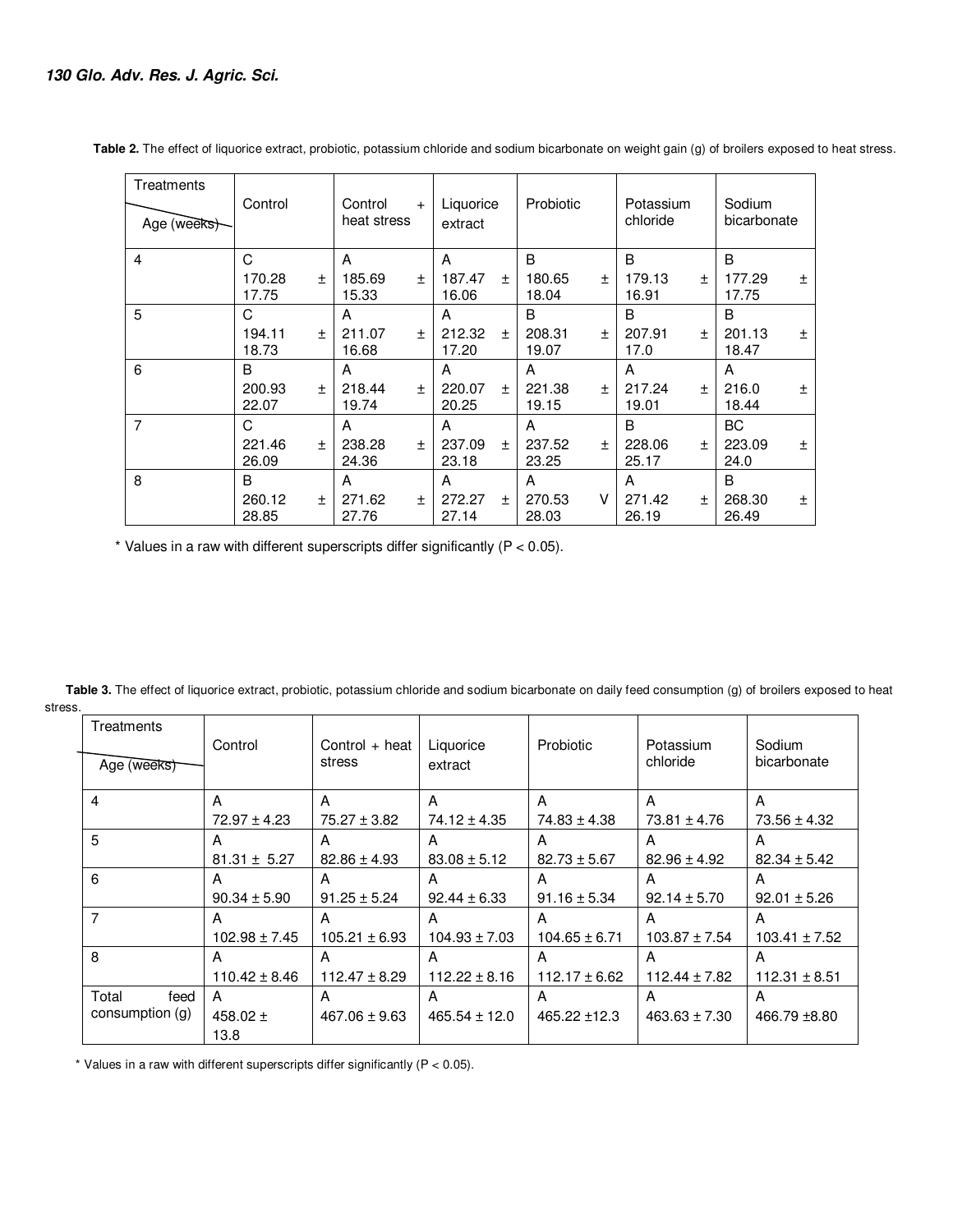| Treatments<br>Age (weeks) | Control          | Control $+$ heat<br>stress | Liquorice<br>extract | Probiotic        | Potassium<br>chloride | Sodium<br>bicarbonate |
|---------------------------|------------------|----------------------------|----------------------|------------------|-----------------------|-----------------------|
| $\overline{4}$            | A                | C                          | D                    | B                | <b>BC</b>             | B                     |
|                           | $3.00 \pm 0.041$ | $2.84 \pm 0.044$           | $2.76 \pm 0.033$     | $2.89 \pm 0.056$ | $2.88 \pm 0.037$      | $2.91 \pm 0.054$      |
| 5                         | A                | C                          | C                    | C                | AB                    | B                     |
|                           | $2.93 \pm 0.056$ | $2.75 \pm 0.052$           | $2.74 \pm 0.040$     | $2.78 \pm 0.061$ | $2.88 \pm 0.041$      | $2.87 \pm 0.047$      |
|                           |                  |                            |                      |                  |                       |                       |
| 6                         | А                | C                          | C                    | C                | B                     | <sub>B</sub>          |
|                           | $3.14 \pm 0.051$ | $2.92 \pm 0.055$           | $2.94 \pm 0.052$     | $2.89 \pm 0.054$ | $2.97 \pm 0.047$      | $2.98 \pm 0.050$      |
| 7                         | A                | C                          | C                    | C                | B                     | AB                    |
|                           | $3.26 \pm 0.077$ | $3.10 \pm 0.064$           | $3.10 \pm 0.060$     | $3.08 \pm 0.076$ | $3.19 \pm 0.069$      | $3.24 \pm 0.071$      |
| 8                         | A                | B                          | B                    | B                | B                     | AB                    |
|                           | $2.97 \pm 0.053$ | $2.90 \pm 0.061$           | $2.89 \pm 0.053$     | $2.90 \pm 0.061$ | $2.90 \pm 0.051$      | $2.93 \pm 0.054$      |

**Table 4.** The effect of liquorice extract, probiotic, potassium chloride and sodium bicarbonate on feed conversion efficiency (FC / WG) of broilers exposed to heat stress.

 $*$  Values in a raw with different superscripts differ significantly (P < 0.05).

Table 5. The effect of liquorice extract, probiotic, potassium chloride and sodium bicarbonate on daily water consumption (ml) of broilers exposed to heat stress.

| Treatments<br>Age (weeks) | Control              |       | Control $+$ heat<br>stress    | Liquorice<br>extract |   | Probiotic                       |       | Potassium<br>chloride          |       | Sodium<br>bicarbonate          |   |
|---------------------------|----------------------|-------|-------------------------------|----------------------|---|---------------------------------|-------|--------------------------------|-------|--------------------------------|---|
| $\overline{4}$            | D<br>170.55<br>20.78 | $\pm$ | E<br>157.54<br>$\pm$<br>16.44 | A<br>192.61<br>18.52 | Ŧ | <sub>B</sub><br>183.42<br>17.32 | $\pm$ | $\mathsf C$<br>178.56<br>19.47 | $\pm$ | C<br>174.82<br>20.18           | Ŧ |
| 5                         | D<br>195.93<br>22.18 | $\pm$ | E<br>174.72<br>$\pm$<br>18.50 | A<br>229.46<br>20.47 | 土 | B<br>213.62<br>19.22            | $\pm$ | C<br>206.47<br>20.09           | $\pm$ | $\mathsf C$<br>200.33<br>21.27 | 土 |
| 6                         | E<br>284.56<br>26.18 | $\pm$ | F<br>225.56<br>$\pm$<br>23.18 | A<br>297.76<br>25.19 | Ŧ | B<br>286.75<br>24.47            | $\pm$ | С<br>272.47<br>29.02           | $\pm$ | D<br>261.11<br>28.43           | Ŧ |
| $\overline{7}$            | D<br>299.52<br>30.22 | $\pm$ | E<br>265.20<br>$\pm$<br>27.41 | A<br>329.61<br>30.36 | 土 | B<br>317.33<br>29.90            | $\pm$ | BC<br>314.54<br>32.25          | $\pm$ | C<br>308.65<br>30.11           | Ŧ |
| 8                         | D<br>320.94<br>30.76 | $\pm$ | E<br>302.73<br>$\pm$<br>33.68 | A<br>351.71<br>36.12 | Ŧ | <sub>B</sub><br>340.39<br>34.77 | $\pm$ | C<br>333.60<br>32.49           | $\pm$ | C<br>329.84<br>35.62           | Ŧ |

 $*$  Values in a raw with different superscripts differ significantly (P < 0.05).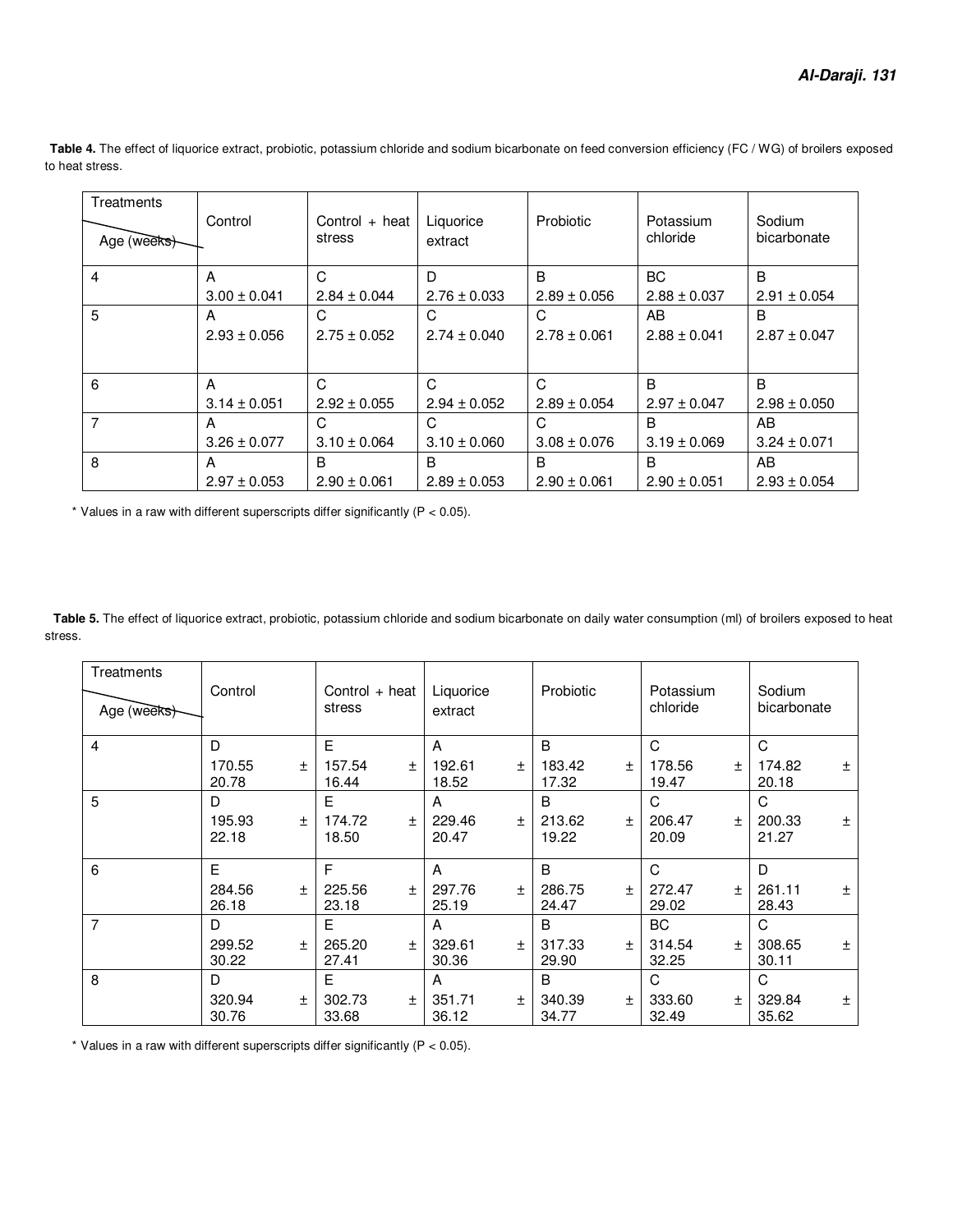#### **132 Glo. Adv. Res. J. Agric. Sci.**

| Treatments<br><b>Traits</b>                  | Control                    | Control + heat<br>stress  | Liquorice<br>extract           | Probiotic                  | Potassium<br>chloride      | Sodium<br>bicarbonate      |
|----------------------------------------------|----------------------------|---------------------------|--------------------------------|----------------------------|----------------------------|----------------------------|
| Final body weight                            | E.                         | B                         | A                              | B                          | C                          | D                          |
| (gm)                                         | 1415.04<br>$\pm$<br>72.81  | 1506.81<br>$\pm$<br>67.53 | 1522.53<br>$\pm$<br>64.33      | 1501.39<br>$\pm$<br>70.80  | 1478.30<br>$\pm$<br>65.20  | 1454.56<br>$\pm$<br>69.64  |
| Mean weight gain                             | C                          | A                         | A                              | A                          | B                          | <sub>B</sub>               |
| $(4-8; g)$                                   | $209.38 \pm 23.45$         | 225.02<br>$\pm$<br>23.81  | 225.84<br>$\pm$<br>22.34       | 223.68<br>$\pm$<br>22.35   | 220.75<br>$\pm$<br>22.18   | 217.16<br>$\pm$<br>23.04   |
| Mean<br>feed                                 | D.                         | A                         | A                              | <sub>B</sub>               | <sub>B</sub>               | C                          |
| consumption $(4 -$<br>8; g)                  | 3206.14<br>$\pm$<br>235.28 | 3269.42<br>$+$<br>230.07  | 3267.53<br>$\ddot{}$<br>245.60 | 3258.78<br>$\pm$<br>257.53 | 3256.54<br>$\pm$<br>261.76 | 3245.41<br>$\pm$<br>259.79 |
| Mean<br>feed                                 | A                          | C                         | C                              | C                          | B                          | AB                         |
| conversion<br>efficiency $(4 - 8)$<br>weeks) | $3.06 \pm 0.044$           | $2.90 \pm 0.058$          | $2.88 \pm 0.049$               | $2.91 \pm 0.055$           | $2.96 \pm 0.050$           | $2.99 \pm 0.047$           |
| Total<br>mortality                           | A                          | D                         | D                              | C                          | <sub>B</sub>               | <sub>B</sub>               |
| $(\% )$                                      | $11.11 \pm 0.036$          | $1.94 \pm 0.019$          | $1.97 \pm 0.022$               | $3.01 \pm 0.035$           | $5.16 \pm 0.028$           | $5.21 \pm 0.030$           |
| Productive Index                             | C                          | A                         | A                              | A                          | B                          | BC                         |
|                                              | $119.11 \pm 14.32$         | 145.32<br>$\pm$<br>14.73  | 147.56<br>$\pm$<br>15.77       | 142.97<br>$\pm$<br>15.63   | 125.37<br>$\pm$<br>13.47   | 123.39<br>$\pm$<br>14.12   |
| Economic Figure                              | C                          | A                         | A                              | A                          | <sub>B</sub>               | <b>BC</b>                  |
|                                              | $118.93 \pm 13.49$         | 145.11<br>$\pm$<br>15.18  | 147.26<br>$\ddot{}$<br>16.34   | 142.85<br>$\pm$<br>14.76   | 125.19<br>Ŧ.<br>14.56      | 123.07<br>$\pm$<br>14.17   |

Table 6. The effect of liquorice extract, probiotic, potassium chloride and sodium bicarbonate on certain productive characteristics of broilers exposed to heat stress.

 $*$  Values in a raw with different superscripts differ significantly (P < 0.05).

Table7. The effect of liquorice extract, probiotic, potassium chloride and sodium bicarbonate on dressing percentage and organ weights of broilers exposed to heat stress.

| Treatments<br>Traits                       | Control               | Control $+$ heat<br>stress | Liquorice<br>extract  | Probiotic             | Potassium<br>chloride            | Sodium<br>bicarbonate            |
|--------------------------------------------|-----------------------|----------------------------|-----------------------|-----------------------|----------------------------------|----------------------------------|
| Dressing<br>(with<br>percentage<br>giblet) | C<br>$72.06 \pm 7.83$ | A<br>$76.76 \pm 6.93$      | A<br>$76.70 \pm 7.63$ | B<br>$74.63 \pm 7.14$ | C<br>$73.24 \pm 6.90$            | C<br>$73.20 \pm 7.11$            |
| Dressing<br>percentage<br>(without giblet) | D<br>$62.49 \pm 6.67$ | A<br>$67.95 \pm 5.28$      | A<br>$67.91 \pm 6.46$ | B<br>$65.82 \pm 6.17$ | C<br>$63.97 \pm 5.19$            | C<br>$63.89 \pm 5.42$            |
| Abdominal<br>fat<br>$(\% )$                | A<br>$1.83 \pm 0.037$ | C<br>$1.49 \pm 0.029$      | C<br>$1.51 \pm 0.033$ | C<br>$1.50 \pm 0.036$ | B<br>$1.67 \pm 0.027$            | <sub>B</sub><br>$1.68 \pm 0.031$ |
| Liver weight $(\%)$                        | A<br>$3.95 \pm 0.077$ | C<br>$3.62 \pm 0.066$      | C<br>$3.61 \pm 0.071$ | C<br>$3.61 \pm 0.067$ | <sub>B</sub><br>$3.84 \pm 0.073$ | AB<br>$3.89 \pm 0.070$           |
| Gizzard<br>weight<br>(% )                  | A<br>$2.70 \pm 0.066$ | A<br>$2.69 \pm 0.069$      | A<br>$2.68 \pm 0.057$ | A<br>$2.69 \pm 0.054$ | A<br>$2.70 \pm 0.055$            | A<br>$2.69 \pm 0.062$            |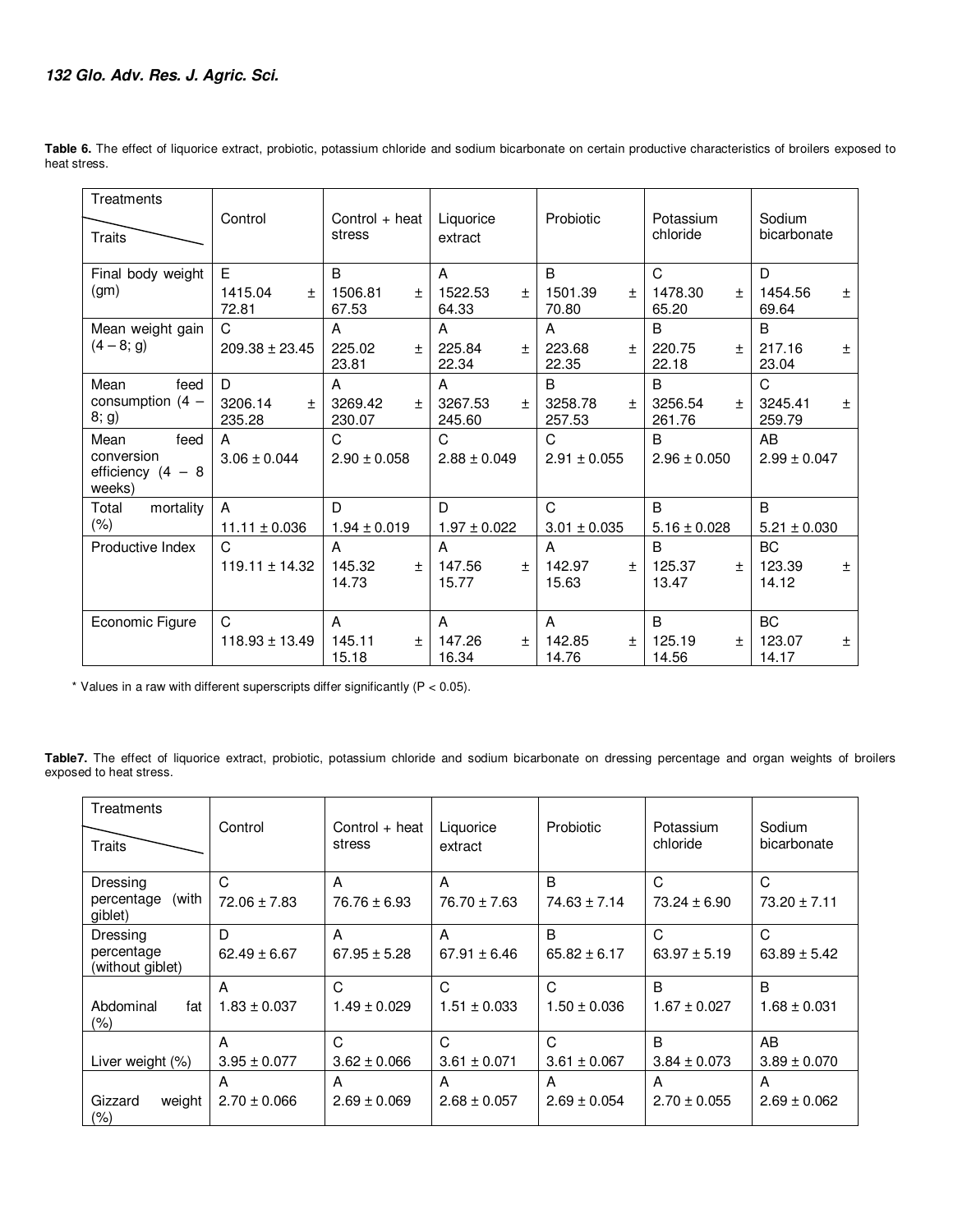| Spleen<br>weight<br>(%) | $0.39$ V $0.001$ | $0.33 \pm 0.005$ | $0.31 \pm 0.006$ | $0.32 \pm 0.005$ | $0.37 \pm 0.006$ | $0.37 \pm 0.004$ |
|-------------------------|------------------|------------------|------------------|------------------|------------------|------------------|
|                         |                  |                  |                  |                  |                  |                  |
| Heart weight (%)        | $0.70 \pm 0.015$ | $0.68 \pm 0.011$ | $0.68 \pm 0.009$ | $0.69 \pm 0.010$ | $0.69 \pm 0.008$ | $0.68 \pm 0.009$ |

 $*$  Values in a raw with different superscripts differ significantly ( $P < 0.05$ ).

treatment and sodium bicarbonate treatment) concerning cumulative BW, WG, FCR, livability, PI and EF. In addition, liquorice treatment overtops probiotic treatment as regards cumulative BW, FC and livability.

Results of dressing percentage and relative weights of visceral organs are seen in Table 7. It was noticed that liquorice treatment excel other treatments (control which was subjected to heat stress, probiotic treatment, potassium chloride treatment and sodium bicarbonate treatment) in relation to DPG and DPWG characters. However, liquorice and probiotic treatments recorded the lowest means of AFT, L and S in comparison with control which was subjected to heat stress, potassium chloride treatment and sodium bicarbonate treatment. While, there were no significant differences among all treatments groups included in this study as concerns H and G traits.

#### **DISCUSSION**

The positive result which achieved by using the probiotic in this study as indicated by counteracting the noxious effect of heat stress on productive performance of broilers is in accordance with the previous study of Al-Daraji et al. (2005) who found that early treatment with probiotic significantly contributed in easement the effect of heat stress on broiler chickens, as indicated by the preeminence of this treatment on other salt treatments regarding all physiological parameters included in their study. Furthermore, these authors concluded that these advantageous changes may be in part due to the production of acids by these bacteria during the fermentation of sugars which reflected in upshot by the suppression of the effects of heat stress on birds. The acids produced by these bacteria exert their role through the neutralizing of respiratory alkalosis that occurs when birds are housed at a high temperature. The hyperventilation and respiratory alkalosis are reflected in a loss of carbon dioxide from the blood and associated losses of bicarbonate from the blood and body fluids (Simmons et al.,1989). Deyhim and Teeter (1991) pointed out that heat – distressed birds exhibit increased respiration rate and respiratory alkalosis. The alkalosis induced by heat distress has been related to negative mineral balance for  $K^+$  as well as  $Na^+$  and elevated blood corticosterone. Other explanations for positive changes that occured in productive traits and associated with probiotic treatment may be due to the competitive inhibition

of *Lactobacilli* bacteria against several pathological bacteria (Stern et al., 2001) and increase in the activity of digestive enzymes (Yeo and Kim 1997) which led to the amelioration in digestive coefficient and increase in the availability of many nutrients (16). These changes were reflected in an improvement of productive performance and reinforcement in the general health of broiler. Oyetayo et al. (2003) stated that *Lactobacilli* are important for the maintenance of the intestinal microbial ecosystem, growth enhancement of farm animals, protection from pathogens including many harmful bacteria, viruses and fungi, alleviation of lactose intolerance, relief of constipation, anti cholesterolaemic effect and immunostimulation. *Lactobacilli* play their protective therapeutic effect through production of antimicrobial compounds, reduction of gut pH by stimulating the lactic acid producing microflora, competition for binding of receptor sites that pathogens occupy, liver function improvement, stimulation of immunomodulatory cells and competition with pathogens for available nutrients (Rolfe 2000). However, the use of probiotics in order to competitively exclude the colonization of intestinal pathogens has been proposed for poultry, especially after the European Commission banned certain antibiotics frequently

included in feeding stuffs as growth promoters (Pascual et al., 1999).

The improvement of productive performance of broiler exposed to heat stress and supplemented with liquorice extract in their drinking water may be attributed to that liquorice has properties similar to corticosterone and ACTH hormones and hence its role in enhancement the resistance of body to stress (Shibata 2000). Edens and Siegel (1976) found that corticosterone concentration reached a peak after 70 min of heat exposure of broilers to 45 <sup>o</sup>C and afterward rapidly reduced. This reduction in corticosterone level was accompanied by the reduction in survivability of birds which indicated by the depression of adrenal efficiency that ultimately reflected in the occurrence of heat prostration which led at last to death of all the birds with the continuance of heat exposure. Freeman (1988) reported that the third stage of stress which called exhaustion phase is characterized by the depletion of birds' body stores and insufficiency of adrenal gland to produce glucocorticoids hormones in suitable quantity. Thus the birds were surrender to the stressor factor and the death will happened.

Some compounds found in liquorice are thought to help the adrenal gland function more smoothly in conditions of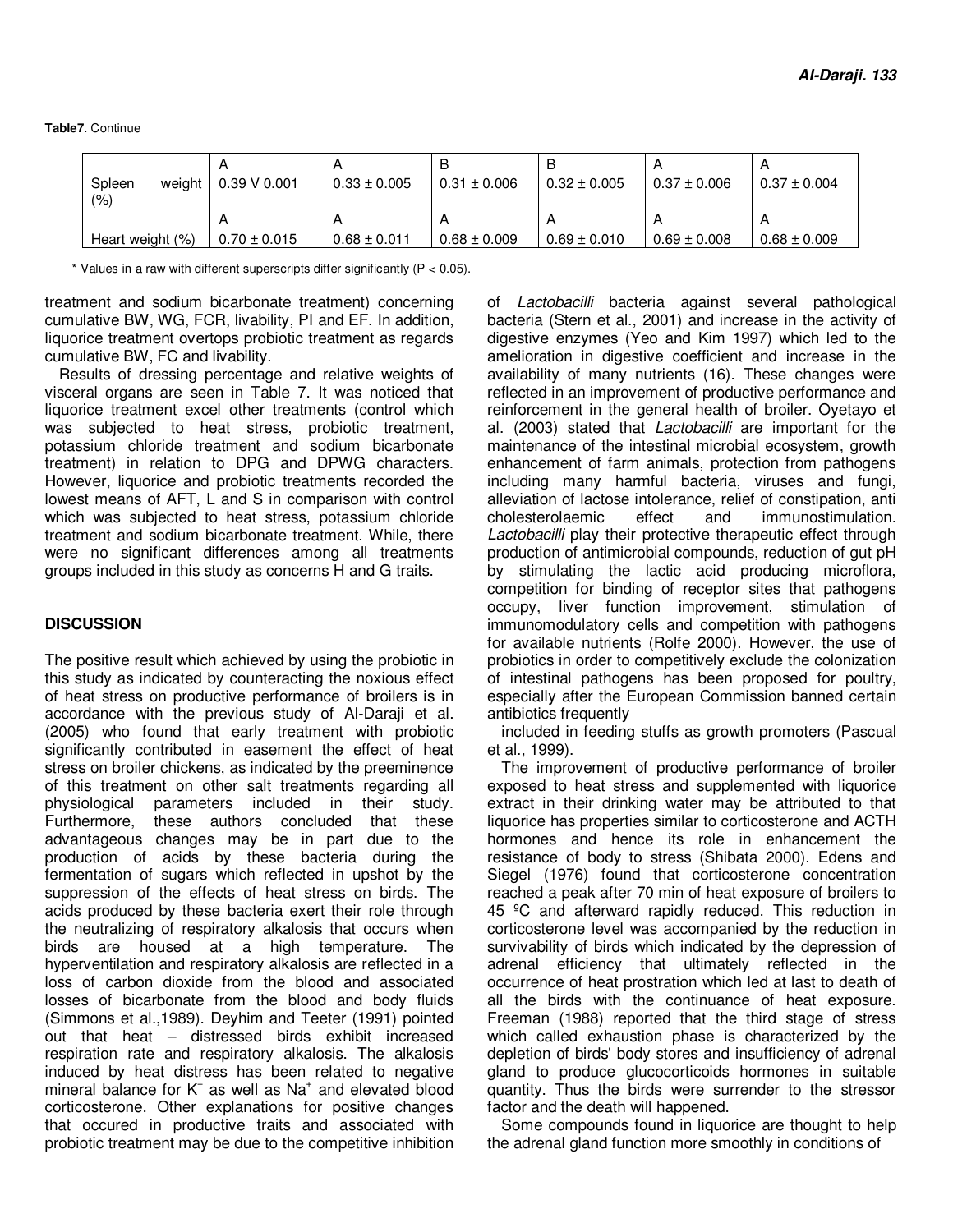stress and exhaustion. The adrenal glands are responsible for hormones that keep the body systems balanced. Naturopaths have used liquorice in treating hypoglycemia, diabetes and Addison's disease, which is a malfunction of the adrenal glands (Ruszymah et al., 1995). By enhancing cortisol activity, glycyrrhizin helps to increase energy, ease stress, and reduce the symptoms of aliments sensitive to cortisol levels, such as chronic fatigue syndrome and fibromylagia. In the 1800s, liquorice extract was a common remedy for a type of persistent fatigue known as neurasthenia, the condition known as chronic fatigue syndrome (Snow 1996). Ferrari et al. (2001) reported that activity of  $11 - \beta$  – hydroxysteroid dehydrogenase type 2 (11 β – HSD – 2) potently is blocked *in vivo* and *in vitro* by glycyrrhetinic acid (GA), the active compound of liquorice, by 2 mechanisms, direct competitive inhibition and pretranslational inhibition. When 11  $β$  – HSD activity is decreased, urinary excretion of active cortisol (tetrahydrocortisol) to inactive cortisone (tetrahydrocortisone) metabolites increased. It was reported in early literature that GA enhances endogenous glucocorticoid action by suppressing the metabolism of glucocorticoids (Kumagi et al., 1957), and a recent report showed that GA administration to normal mice inhibits 11 β – HSD activities in immune tissue such as thymus, spleen, and peripheral lymph nodes in a dose – dependent manner (Hennebold et al., 1996). Quaschning et al. (2001) pointed out that in GA – induced hypertension, both aldosterone receptor antagonism and endothelin receptor antagonism normalize blood pressure and improve renovascular function and, thus, may represent a new therapeutic approach in cardiovascular disease associated with impaired 11  $\beta$  – HSD – 2 activity. In addition to its established role as a competitive inhibitor of 11  $\beta$  – HSD, liquorice result in pretranslational inhibition of 11 β – HSD both *in vitro* and *in vivo*. 11 β – HSD is clearly an important mechanism in regulating tissue levels of active glucocorticoid and, hence, ligand supply to the glucocorticoid receptor (Whorewood et al., 1993).

On the other hand, the beneficial role of liquorice extract that found in the present study in which it reinforced the resistance of birds to heat stress as indicated by the amelioration in the productive performance of broiler chickens exposed to heat stress could be also explained by that liquorice treatment resulted in a significant increase in water consumption during the entire period of the experiment in comparison with other treatments included in this study. Cooney and Fitzsimons (1996) found that treatment the rat with liquorice extract, glycyrrhizic acid or glycyrrhetinic acid resulted in a significant increase in sodium appetite, thirst and water consumption. Simmons et al. (1989) found that mortality during exposure to high temperature was reduced when birds consuming more water which was partly attributed to the wetting of the litter from increased urination and the possible cooling of the bird upon burrowing into the litter. Branton et al. (1986)

concluded that the increase in fluid consumption was determined to contribute more to increase survival during exposure to high temperature than did the reduction in blood pH. Deaton (1994) stated that increased fluid consumption decreased mortality from heat prostration. Subsequently, decreased fluid consumption increased mortality. It was noticeable that with increased fluid consumption more water was excreted into the litter making a difference in litter moisture.

#### **CONCLUSION**

In conclusion results of this study clearly indicated that probiotic and liquorice extract treatments are potent tools in counteracting the noxious effects of heat stress as indicated by the improvement in productive traits of broiler chickens exposed to heat stress. Moreover, liquorice extract treatment outmatched probiotic treatment as concerns mean BW during all weeks of experiment, WC, cumulative BW, cumulative FC, livability, DPG, and DPWG.

#### **REFERENCES**

- Al-Daraji HJ, Al-Ani IA, Minati JK, Al-Heeti HE (2003). Sodium bicarbonate, potassium chloride and vinegar drinking water supplementation effects on physiological traits of broilers reared in heat – distressed environment. Iraqi J. Agric. Sci., 34 (10: 151 – 160.
- Al-Daraji HJ, Al-Ani IA, Minati JK, Al-Heeti HE (2005). The use of *Lactobacilli* and certain salts in alleviation the effect of heat stress in broiler. Accepted for publication in Iraqi J. Agric. Sci., 36 (1).
- Baker ME (1994). Licorice and enzymes other than  $11 \text{beta} \text{beta}$ hydroxysteroid dehydrogenase: an evolutionary perspective. Steroids, 59 (2): 136 – 141.
- Bernardi M, D'lntino PE, Trevisani F (1994). Effects of prolonged ingestion of graded doses of licorice by healthy volunteers. Life Sci., 55 (11): 863 – 872.
- Branton SL, Reece FN, Deaton JW (1986). The use of ammoniym chloride and sodium bicarbonate in acute heat stress of broilers. Poultry Sci., 65: 1659 – 1663.
- Cooney AS, Fitzsimons JT (1996). Increased sodium appetite and thirst in rat induced by the ingredients of licorice, glycyrrhizic acid and glycyrrhetinic acid. Regul. Pept., 66 (1 – 2): 127 – 133.
- Deaton JW (1994). Acclimation to heat stress in birds. U. S. D. A., Agric. Res. Service, South Central Poultry Research Laboratory, Mississippi State, MS 39762, (Personal Communication).
- Deyhim F, Teeter RG (1991). Sodium and potassium chloride drinking water supplementation effects on acid – base balance and plasma corticosterone in broilers reared in thermoneutral and heat – distressed environments. Poultry Sci., 70: 2551 – 2553.
- Edens FW, Siegel HS (1976). Modification of corticosterone and glucose response by sympatholytic agents in young chickens during acute heat exposure. Poultry Sci., 55: 1704 – 1712.
- Farese RV, Biglieri EG, Shakelton CHL (1990). Licorice induced hypermineralocorticolism. N. Engl. J. Med., 325 (17): 1223 – 1227.
- Ferket PR (1992). Hot weather management and feeding of poultry. Takeda, U. S. A. INC., Corporate Drive, Orangeburge, New York.
- Ferrari P, Sansonnens A, Dick B, Frey FJ (2001). *In vivo* 11 β HSD 2 activity, variability, salt – sensitivity, and effect of licorice. Hypertension, 38: 1330 – 1336.